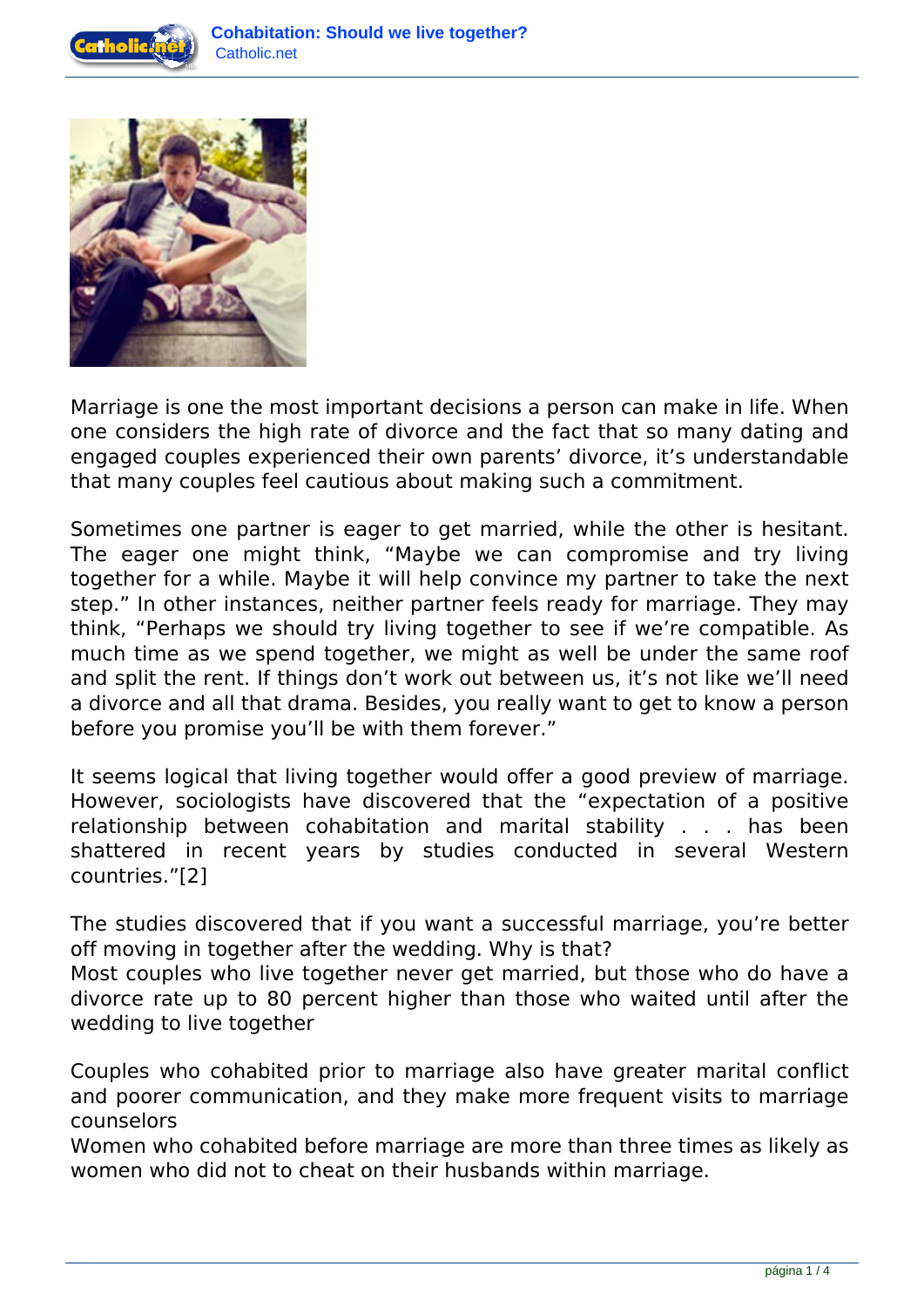

The U.S. Justice Department found that women who cohabit are sixty-two times more likely to be assaulted by a live-in boyfriend than by a husband.

- Women who cohabit are more than three times as likely to be depressed as married women.
- Cohabiting couples are less sexually satisfied than those who waited for marriage

From the standpoint of marital duration, marital peace, marital fidelity, physical safety, emotional well being, and sexual satisfaction, cohabitation is clearly not a recipe for happiness. Even USA Today reported, "Could this be true love? Test it with courtship, not cohabitation."

## **Why do cohabiting couples have higher divorce rates?**

If things are running smoothly, cohabiting couples may slide into marriage, thinking, "We haven't been fighting much lately, and after living together for this long, we sure don't want to start over with someone else. Why don't we just make it official?" These couples often find it difficult to explain exactly what marriage is. They go through a big ceremony and go back to what they were doing before. This undermines the meaning of marriage as a covenant that two people make with God. Since they think less of marriage, they are less likely to work tirelessly to preserve it. Moreover, the breakup of a cohabiting couple who has not married can be as wrenching as an actual divorce.

A second reason for the higher divorce rate is the ability of sexual intimacy to bind a couple together emotionally while blinding them to problems in their relationship. The months and years spent prior to one's marriage should be a time of serious discernment. By having sex during this courtship period, couples hinder their ability to look at each other clearly. The sexual intimacy may even prevent them from seeing that their relationship lacks true intimacy. Imagine that you were engaged but you knew in your heart that you needed to call off the wedding. Consider how much more difficult it would be to break an engagement if you were already sleeping with your fiancé.

A third reason for the higher divorce rate is that cohabiting undermines commitment. If a partner finds enough faults in the other, he or she is free to leave. The desire to enter a "test run" shows a lack of faith in one's love for each other. On one hand the couple is saying that they desire complete intimacy, but on the other hand they want to leave a way out if their partner does not measure up. This sows seeds of doubt and distrust from the start.

Successful marriages are not the result of a lack of annoying qualities in one's spouse; they are the result of choosing to love and forgive the other daily, with all his or her imperfections. It is the ability to sacrifice that holds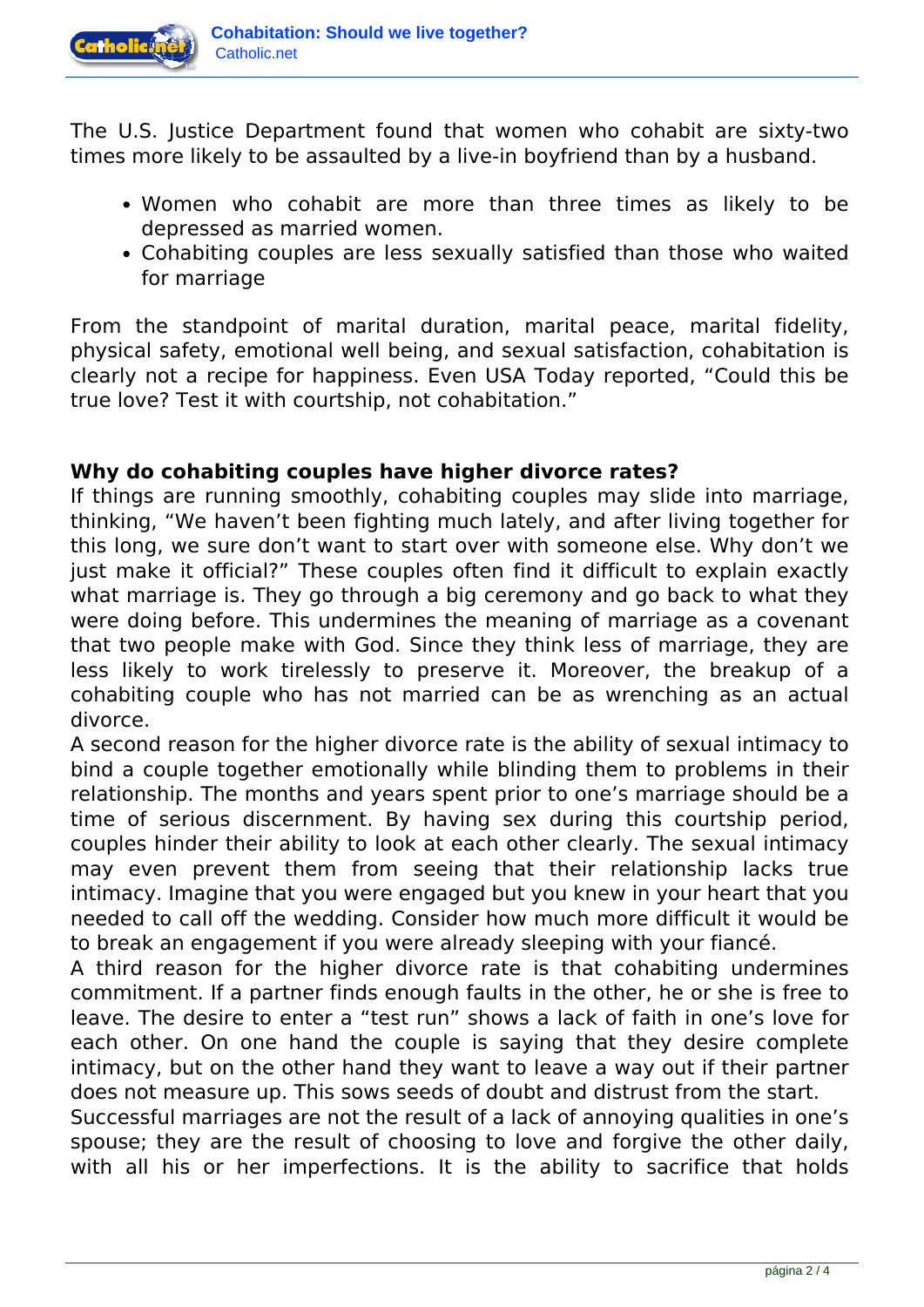

marriages together, not the absence of nuisances. Therefore, the desire to "test drive" a marriage demonstrates a lack of understanding regarding what makes a marriage work.

## **What Should We Do If We're Already Living Together?**

Step number one is to begin reserving sexual intimacy for marriage. Love is patient, and couples who are confident in their love know that they will have the rest of their lives to enjoy sex. But now is their only time to prepare for marriage and to lay the foundation for the rest of their lives together. Through this time of patient expectation, couples will discover that healthy relationships do not require sex in order to be intimate.

Waiting to share the gift of sex should not be seen as a passive delay of passion but as an active training in faithfulness. After all, don't you want to know before the wedding if your spouse will be able to resist temptations after the wedding? Many of the virtues that hold marriages together are developed when a couple practices chastity—for example, humility, selfcontrol, patience, and a willingness to sacrifice.

A willingness to forgo sexual intimacy is not only an expression of obedience to the Church. It is also an expression of love for God, who said, "If you love me, you will keep my commandments" (John 14:15), and for your partner, because you are doing what is best for his or her soul. In the Bible, men are encouraged to love their wives as Christ loved the Church, willing to sacrifice in order to present his bride to God "without spot or wrinkle or any such thing, that she might be holy and without blemish" (Eph 5:25–28). No matter what has happened in the past, purity can be regained if a couple turns their hearts to God. To begin this process, they should return to the sacrament of reconciliation.

If a couple does not understand these principles, perhaps they do not understand marriage. Is it just a piece of paper, or is God establishing a supernatural bond—a covenant with the couple that can only be severed by death? On the wedding night, the marital embrace is the visible expression of this invisible union blessed by God.

When a husband and wife become one flesh, their bodies speak the truth: "I am entirely yours." Sex outside of marriage, on the other hand, is dishonest. No matter what, it cannot say, "I am entirely yours." Therefore, having sex prior to marriage not a matter of "peeking under the wrapping paper." It completely misses the point of sex and marriage.

## **What else should we do?**

In addition to practicing chastity, it is best for the couple to cease living together. It is tempting to exaggerate the difficulties of doing this. Some may